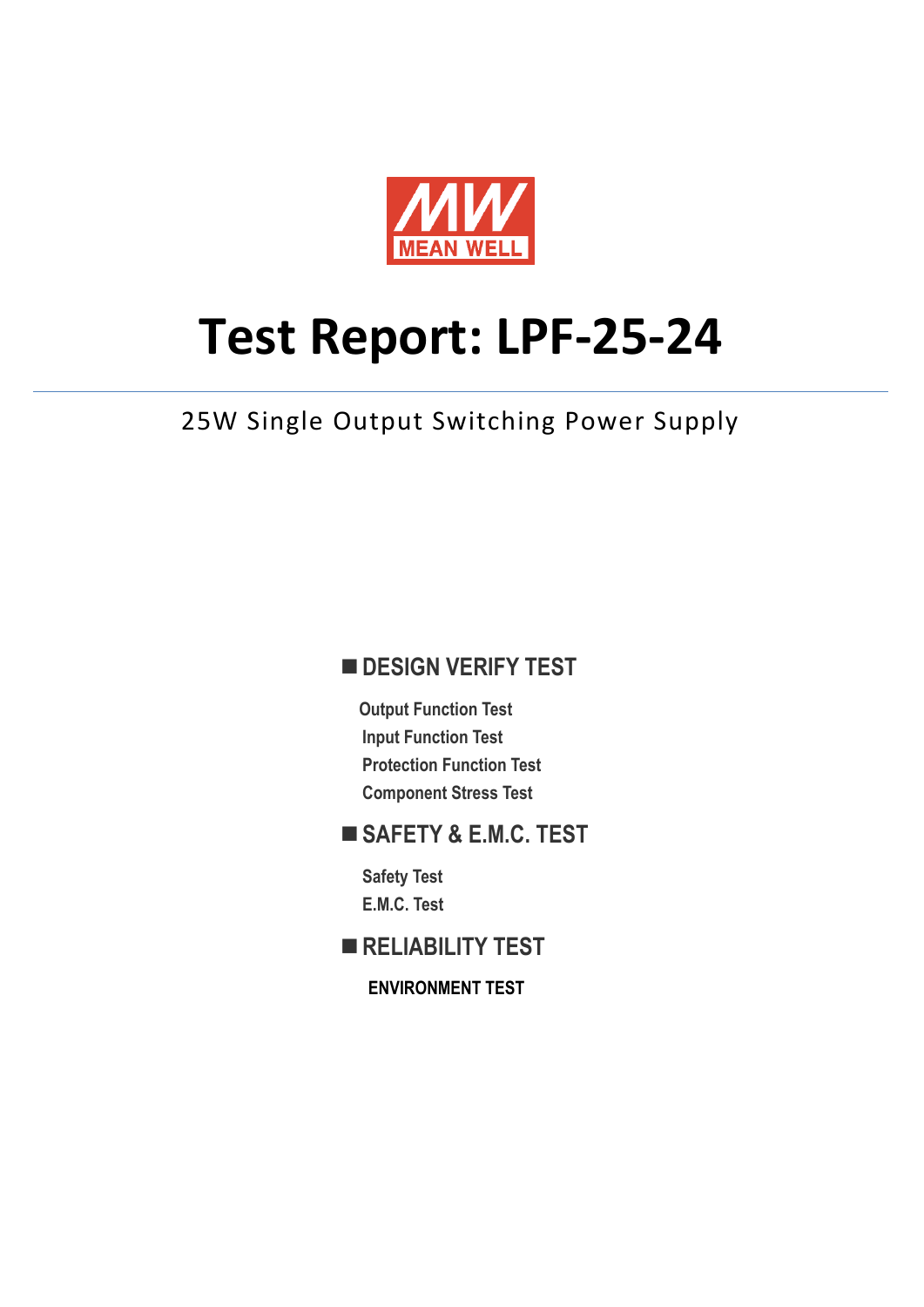

# **DESIGN VERIFY TEST**

#### **OUTPUT FUNCTION TEST**

| <b>NO</b>      | <b>TEST ITEM</b>                            | <b>SPECIFICATION</b>                                     | <b>TEST CONDITION</b>                                                                                                       | <b>RESULT</b>                                                  | <b>VERDICT</b>                |  |
|----------------|---------------------------------------------|----------------------------------------------------------|-----------------------------------------------------------------------------------------------------------------------------|----------------------------------------------------------------|-------------------------------|--|
| $\mathbf{1}$   | <b>RIPPLE &amp; NOISE</b>                   | V1:150<br>mVp-p (Max)                                    | I/P: 230VAC<br>O/P: FULL LOAD<br>Ta: $25^{\circ}$ C                                                                         | V1:<br>70                                                      | mVp-p (Max)<br>${\sf P}$      |  |
| $\overline{2}$ | <b>CURRENT</b><br>CONSTANT<br><b>REGION</b> | $V1 = 12V - 24V$                                         | I/P: 230VAC<br>O/P: CV MODE<br>Ta: $25^{\circ}$ C                                                                           | 12V:<br>$O/P =$<br>1.089<br>A<br>23V:<br>$O/P =$<br>1.093<br>A | P                             |  |
| 3              | OUTPUT VOLTAGE<br>TOLERANCE                 | $V1: 4 % -4 % (Max)$                                     | I/P: 100 VAC / 305 VAC<br>O/P : FULL/ MIN LOAD<br>Ta: $25^{\circ}$ C                                                        | V1:<br>0.413<br>$\%$ ~                                         | $-0.267$<br>%<br>P            |  |
| 4              | <b>LINE REGULATION</b>                      | $V1: 0.5\%~ 0.5\%$ (Max)                                 | I/P: 100 VAC ~ 305 VAC<br>O/P: FULL LOAD<br>Ta: $25^{\circ}$ C                                                              | V1:<br>$\%$ $\sim$<br>0.007                                    | $\%$<br>$-0.007$<br>P         |  |
| 5              | <b>LOAD REGULATION</b>                      | $V1: 0.5\%~ 0.5\%$ (Max)                                 | I/P: 230 VAC<br>O/P : FULL ~MIN LOAD<br>Ta : $25^{\circ}$ C                                                                 | V1:<br>0.071<br>$\%$ ~                                         | $-0.071$<br>$\%$<br>${\sf P}$ |  |
| 6              | SET UP TIME                                 | 230VAC:<br>500<br>ms (Max)<br>115VAC:<br>1500<br>ms(Max) | I/P: 230 VAC<br>I/P: 115 VAC<br>O/P: FULL LOAD<br>Ta: $25^{\circ}$ C                                                        | 230VAC/<br>233<br>115VAC/<br>226                               | ms<br>ms<br>P                 |  |
| $\overline{7}$ | <b>RISE TIME</b>                            | 230VAC:<br>80<br>ms (Max)<br>115VAC:<br>80<br>ms (Max)   | $I/P$ : 230 VAC<br>I/P: 115 VAC<br>O/P: FULL LOAD<br>Ta: $25^{\circ}$ C                                                     | 230VAC/<br>17<br>115VAC/<br>17                                 | ms<br>ms<br>P                 |  |
| 8              | HOLD UP TIME                                | 230VAC:<br>16<br>ms (TYP)<br>115VAC:<br>ms (TYP)<br>16   | I/P: 230 VAC<br>I/P: 115 VAC<br>O/P: FULL LOAD<br>Ta: $25^{\circ}$ C                                                        | 230VAC/<br>77<br>78<br>115VAC/                                 | ms<br>ms<br>P                 |  |
| $9 \mid$       | OVER/UNDERSHOOT<br><b>TEST</b>              | $< +5\%$                                                 | I/P: 230 VAC<br>O/P: FULL LOAD<br>Ta: $25^{\circ}$ C                                                                        | TEST:<br>< 5                                                   | $\%$<br>P                     |  |
| 10             | DYNAMIC LOAD                                | V1:<br>2400<br>mVp-p                                     | I/P: 230 VAC<br>(1) O/P: FULL /Min LOAD 90%DUTY/<br>1KHZ<br>(2).O/P: FULL /Min LOAD 50%DUTY/<br>120HZ<br>Ta: $25^{\circ}$ C | (1)<br>398<br>528<br>(2)                                       | mVp-p<br>mVp-p<br>P           |  |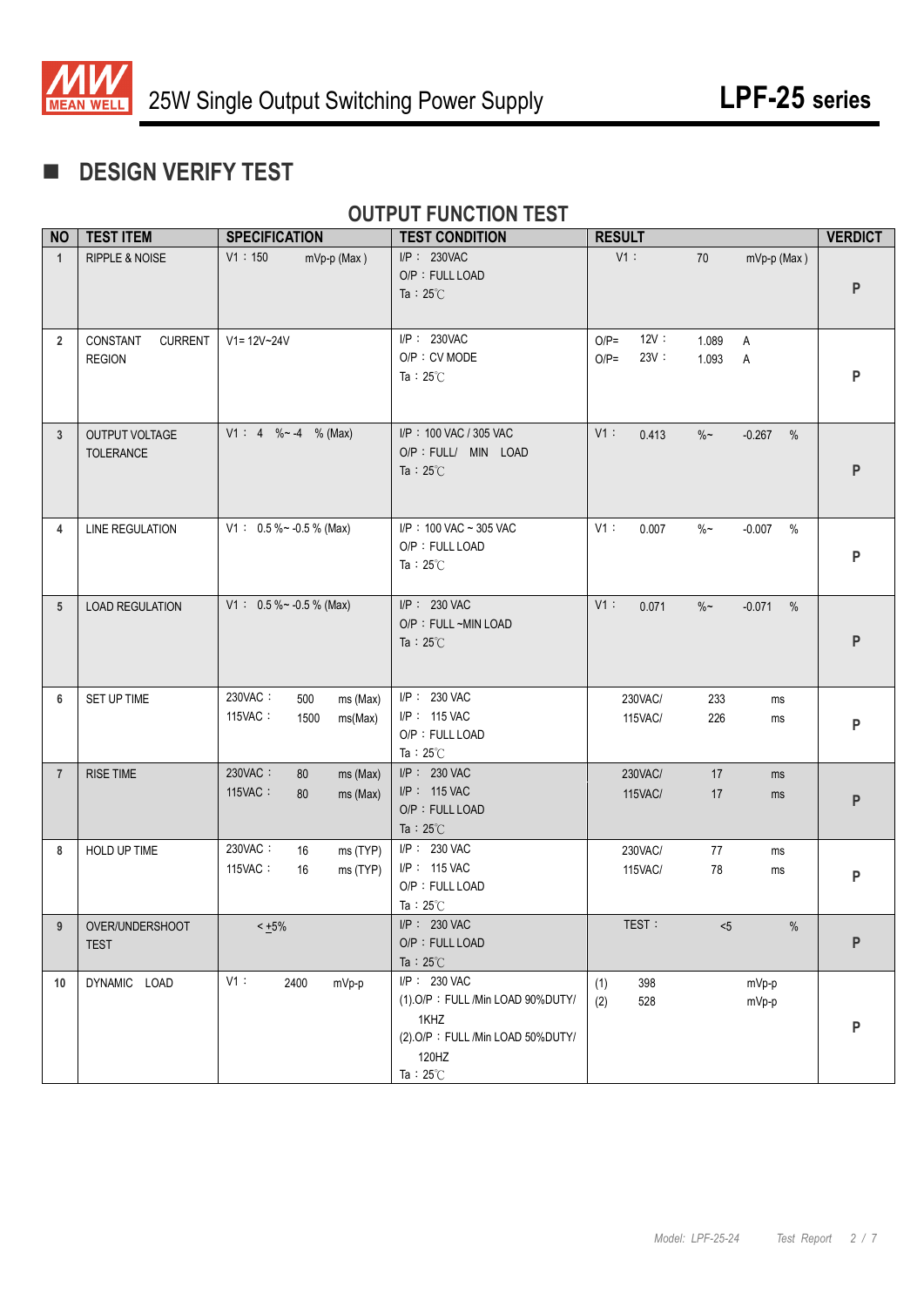

### **INPUT FUNCTION TEST**

| <b>NO</b>      | <b>TEST ITEM</b>                       | <b>SPECIFICATION</b>                                                            | <b>TEST CONDITION</b>                                                                                                                                                                           | <b>RESULT</b>                                                                        | <b>VERDICT</b> |
|----------------|----------------------------------------|---------------------------------------------------------------------------------|-------------------------------------------------------------------------------------------------------------------------------------------------------------------------------------------------|--------------------------------------------------------------------------------------|----------------|
| $\overline{1}$ | <b>INPUT VOLTAGE RANGE</b>             | 100VAC~305 VAC                                                                  | I/P: TESTING<br>O/P: FULL LOAD<br>Ta : $25^{\circ}$ C<br>$I/P$ :<br>LOW-LINE-3V=97 V<br>HIGH-LINE=305 V<br>O/P: FULL/MIN LOAD<br>ON : 30 Sec. OFF : 30 Sec 10MIN<br>(AC POWER ON/OFF NO DAMAGE) | 85 V~305V<br>TEST: OK                                                                | P              |
| $\overline{2}$ | <b>INPUT FREQUENCY</b><br><b>RANGE</b> | 47HZ ~63 HZ<br>NO DAMAGE OSC                                                    | $I/P$ : 100 VAC ~ 305 VAC<br>O/P: FULL~MIN LOAD<br>Ta: $25^{\circ}$ C                                                                                                                           | TEST: OK                                                                             | P              |
| 3              | POWER FACTOR                           | 0.95 / 230 VAC(TYP)<br>0.97<br>/ 115 VAC(TYP)<br>0.92<br>/ 277 VAC(TYP)         | I/P: 230 VAC<br>$I/P$ : 115 VAC<br>I/P: 277 VAC<br>O/P: FULL LOAD<br>Ta : $25^{\circ}$ C                                                                                                        | $PF =$<br>/ 100%<br>0.975<br>$PF =$<br>0.997<br>/ 100%<br>$PF =$<br>0.952<br>/ 100%  | P              |
| 4              | <b>EFFICIENCY</b>                      | 86% (TYP)                                                                       | $I/P$ : 230 VAC<br>O/P: FULL LOAD<br>Ta: $25^{\circ}$ C                                                                                                                                         | $\frac{0}{0}$<br>88.37                                                               | P              |
| 5              | <b>INPUT CURRENT</b>                   | 230V/<br>0.25<br>A(TYP)<br>0.4<br>$115$ V/<br>A(TYP)<br>277V/<br>0.2<br>A (TYP) | $I/P$ : 230 VAC<br>I/P: 115 VAC<br>I/P: 277 VAC<br>O/P: FULL LOAD<br>Ta: $25^{\circ}$ C                                                                                                         | 0.140<br>A/230 VAC<br>$=$<br>0.258<br>A/ 115 VAC<br>$=$<br>0.123<br>A/277 VAC<br>$=$ | P              |
| 6              | <b>INRUSH CURRENT</b>                  | 230V/<br>50<br>A (TYP)<br><b>COLD START</b>                                     | $I/P$ : 230 VAC<br>O/P: FULL LOAD<br>Ta: $25^{\circ}$ C                                                                                                                                         | A/230 VAC<br>$I = 36.4$                                                              | P              |
| $\overline{7}$ | LEAKAGE CURRENT                        | mA / 240 VAC<br>$\prec$<br>0.75                                                 | I/P: 240 VAC<br>O/P: Min LOAD<br>Ta: $25^{\circ}$ C                                                                                                                                             | L-CASE:<br>0.003<br>mA<br>N-CASE:<br>0.003<br>mA                                     | P              |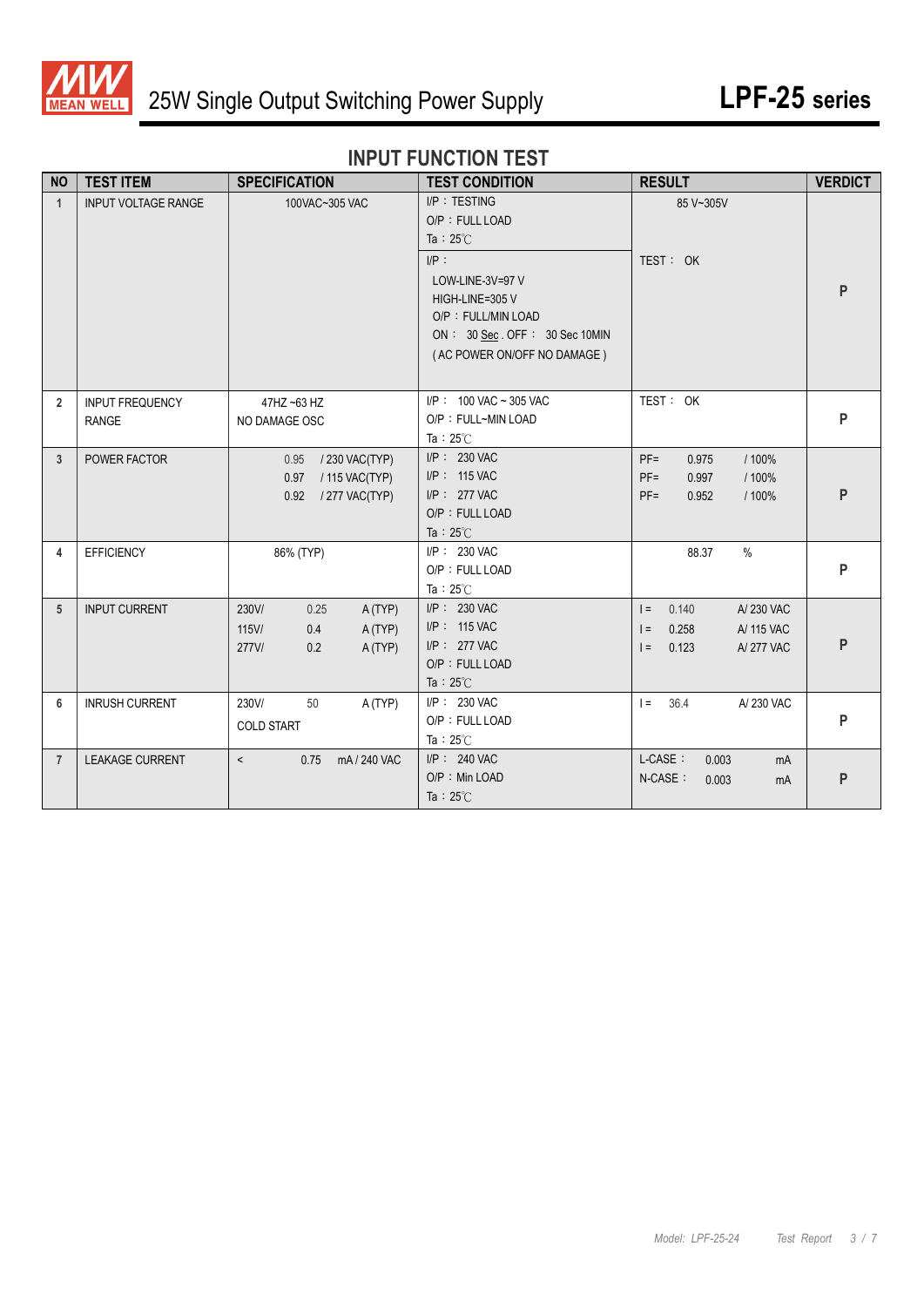

#### **PROTECTION FUNCTION TEST**

| <b>NO</b>      | <b>TEST ITEM</b>            | <b>SPECIFICATION</b>                                 | <b>TEST CONDITION</b>                                                      | <b>RESULT</b>                                                                                                                   | <b>VERDICT</b> |
|----------------|-----------------------------|------------------------------------------------------|----------------------------------------------------------------------------|---------------------------------------------------------------------------------------------------------------------------------|----------------|
| 1              | <b>OVER LOAD PROTECTION</b> | $95\%$ ~ 108 %                                       | $I/P$ : 230 VAC<br>$I/P$ : 115 VAC<br>O/P: TESTING<br>Ta: $25^{\circ}$ C   | 104.85%/230 VAC<br>104.85%/115 VAC<br>Constant Current Limiting, recovers<br>automatically after fault condition is<br>removed. | P              |
| $\overline{2}$ | OVER VOLTAGE PROTECTION     | CH1: 28 V ~ 35 V                                     | $I/P$ : 230 VAC<br>$I/P$ : 115 VAC<br>O/P: MIN LOAD<br>Ta : $25^{\circ}$ C | 32.14 V/230 VAC<br>32.12 V/ 115 VAC<br>Shut down and latch off o/p voltage,<br>re-power on to recover                           | P              |
| 3              | OVER TEMPERATURE PROTECTION | SPEC :<br>TSW1: $95+5^{\circ}$ C O.T.P.<br>NO DAMAGE | $I/P$ : 230 VAC<br>O/P: FULL LOAD                                          | O.T.P. Active<br>Shut down o/p voltage, recovers<br>automatically after temperature<br>goes down                                | P              |
| 4              | SHORT PROTECTION            | SHORT EVERY OUTPUT<br>NO DAMAGE<br>1 HOUR            | $I/P$ : 305 VAC<br>O/P: FULL LOAD<br>Ta: $25^{\circ}$ C                    | NO DAMAGE<br>Hiccup<br>mode,<br>recovers<br>automatically after fault condition is<br>removed.                                  | P              |

#### **COMPONENT STRESS TEST**

| <b>NO</b>      | <b>TEST ITEM</b>                  | <b>SPECIFICATION</b>    | <b>TEST CONDITION</b>          | <b>RESULT</b> |      |        | <b>VERDICT</b> |
|----------------|-----------------------------------|-------------------------|--------------------------------|---------------|------|--------|----------------|
| $\mathbf{1}$   | <b>Power Transistor</b>           | $U2$ Rated :            | $I/P$ : High-Line +3V = 308 V  | (1)           | 644  | $\vee$ |                |
|                | (D to S) or (C to E) Peak Voltage | IP7518: 700V / 2A       | O/P: (1)Full Load Turn on      | (2)           | 496  | V      |                |
|                |                                   |                         | (2) Output Short               | (3)           | 634  | $\vee$ | P              |
|                |                                   |                         | (3) Full load continue         |               |      |        |                |
|                |                                   |                         | Ta: $25^{\circ}$ C             |               |      |        |                |
| $\overline{2}$ | Diode Peak Voltage                | D101 Rated:             | $I/P$ : High-Line +3V = 308 V  | (1)           | 100  | V      |                |
|                |                                   | YA868C12R: 120V / 30A   | O/P: (1) Full Load Turn on     | (2)           | 68.0 | V      |                |
|                |                                   |                         | (2) Output Short               | (3)           | 98.0 | V      | P              |
|                |                                   |                         | (3) Full load continue         |               |      |        |                |
|                |                                   |                         | Ta: $25^{\circ}$ C             |               |      |        |                |
| 3              | Input Capacitor Voltage           | C5 Rated:               | $I/P$ : High-Line +3V = 308 V  | (1)           | 432  | $\vee$ |                |
|                |                                   | 22u/450V 105℃ 16*20 RH  | O/P: (1)Full Load Turn on /Off | (2)           | 430  | $\vee$ |                |
|                |                                   |                         | (2) Min load Turn on /Off      | (3)           | 432  | $\vee$ |                |
|                |                                   |                         | (3) Full Load /Min load        |               |      |        | P              |
|                |                                   |                         | Change                         |               |      |        |                |
|                |                                   |                         | Ta: $25^{\circ}$ C             |               |      |        |                |
| 4              | Control IC Voltage Test           | U 2 Rated:              | $I/P$ : High-Line +3V = 308 V  | (1)           | 20.7 | V      |                |
|                |                                   | IP7518:30V              | O/P: (1)Full Load Turn on /Off | (2)           | 13.4 | V      |                |
|                |                                   |                         | (2) Min load Turn on /Off      | (3)           | 19.5 | V      |                |
|                |                                   |                         | (3) Full Load /Min load        |               |      |        | P              |
|                |                                   |                         | Change                         |               |      |        |                |
|                |                                   |                         | Ta: $25^{\circ}$ C             |               |      |        |                |
| 5              | <b>Power Transistor</b>           | Q1 Rated:               | $I/P$ : High-Line +3V = 308 V  | (1)           | 478  | $\vee$ |                |
|                | (D to S) or (C to E) Peak Voltage | NDF10N60ZG:<br>600V/10A | O/P: (1) Full Load Turn on     | (2)           | 452  | $\vee$ |                |
|                |                                   |                         | (2) Output Short               | (3)           | 452  | $\vee$ | P              |
|                |                                   |                         | (3) Full load continue         |               |      |        |                |
|                |                                   |                         | Ta: $25^{\circ}$ C             |               |      |        |                |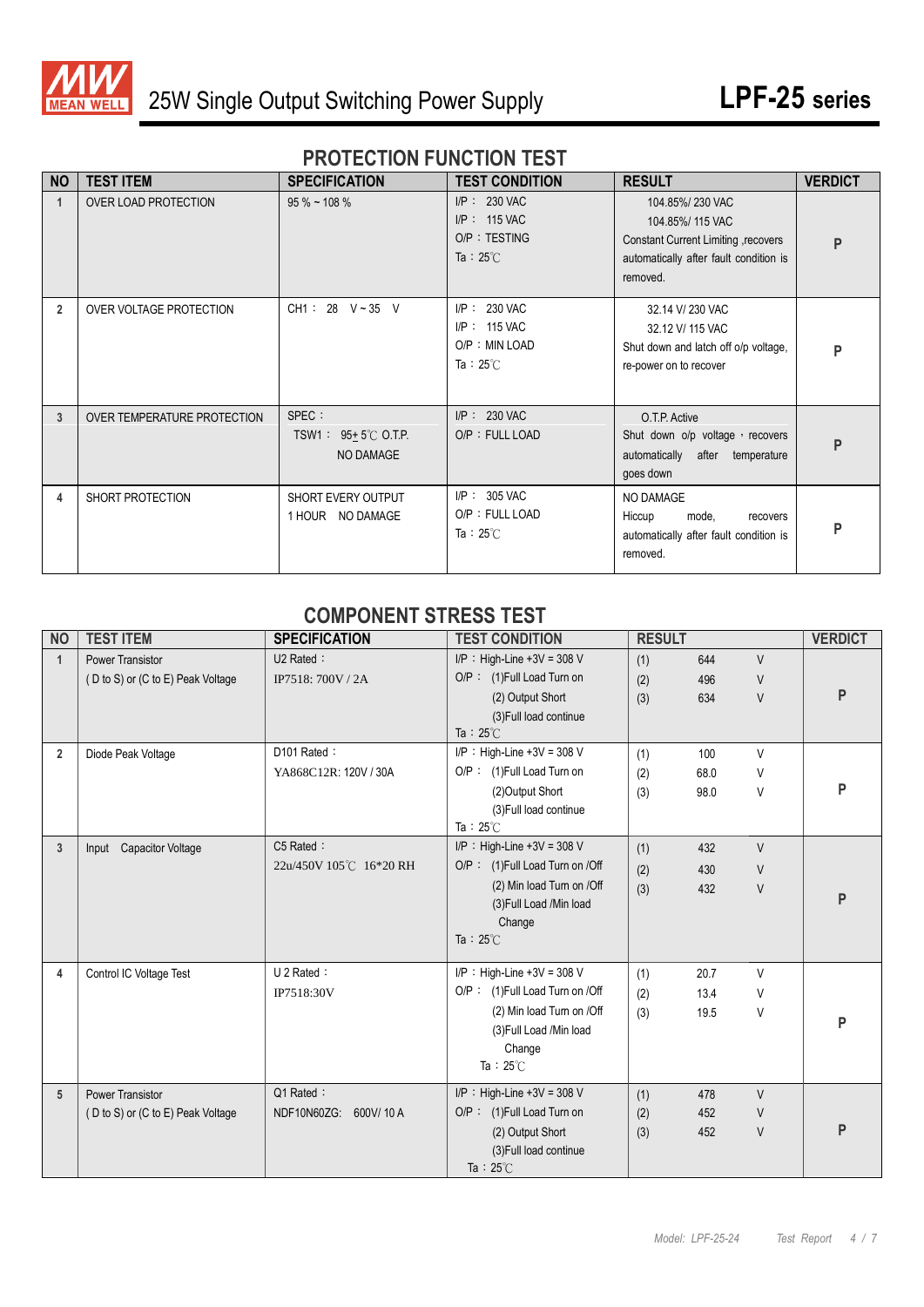

# **SAFETY & E.M.C. TEST**

| <b>NO</b>      | <b>TEST ITEM</b>            | <b>SPECIFICATION</b>             | <b>TEST CONDITION</b>    | <b>RESULT</b>              | <b>VERDICT</b> |
|----------------|-----------------------------|----------------------------------|--------------------------|----------------------------|----------------|
|                | <b>WITHSTAND VOLTAGE</b>    | $I/P$ -O/P: 3.75 KVAC/min        | $I/P$ -O/P : 4 KVAC/min  | $I/P-O/P$ :<br>1.414<br>mA |                |
|                |                             |                                  |                          |                            |                |
|                |                             |                                  | Ta: $25^{\circ}$ C       |                            | P              |
|                |                             |                                  |                          | NO DAMAGE                  |                |
| $\overline{2}$ | <b>ISOLATION RESISTANCE</b> | $I/P$ -O/P: 500VDC>100M $\Omega$ | $I/P$ -O/P:<br>500 VDC   | $I/P-O/P$ :<br>MΩ<br>>9999 |                |
|                |                             |                                  |                          |                            |                |
|                |                             |                                  | Ta: $25^{\circ}$ C/70%RH |                            | P              |
|                |                             |                                  |                          | NO DAMAGE                  |                |
|                |                             |                                  |                          |                            |                |
| 3              | APPROVAL                    | TUV: Certificate NO:             |                          |                            | N/A            |
|                |                             | $UL:$ File NO :                  |                          |                            |                |

#### **SAFETY TEST**

#### **E.M.C TEST**

| <b>NO</b>      | <b>TEST ITEM</b>                               | <b>SPECIFICATION</b>                                          | <b>TEST CONDITION</b>                                                                             | <b>RESULT</b>                        | <b>VERDICT</b> |
|----------------|------------------------------------------------|---------------------------------------------------------------|---------------------------------------------------------------------------------------------------|--------------------------------------|----------------|
| 1              | <b>HARMONIC</b>                                | EN61000-3-2<br>CLASS <sub>C</sub>                             | I/P:230VAC/240VAC/220VAC50HZ<br>O/P:100%,75%,50%LOAD<br>CLASS $C \geq 50\%$<br>Ta: $25^{\circ}$ C | <b>PASS</b>                          | P              |
| $\overline{2}$ | <b>CONDUCTION</b>                              | EN55015                                                       | I/P: 230 VAC (50HZ)/115V[60HZ]<br>O/P:FULL/50% LOAD<br>Ta: $25^{\circ}$ C                         | <b>PASS</b><br>Test by certified Lab | P              |
| 3              | <b>RADIATION</b>                               | EN55015                                                       | I/P: 230 VAC (50HZ)/115V[60HZ]<br>O/P: FULL/50% LOAD<br>Ta: $25^{\circ}$ C                        | <b>PASS</b><br>Test by certified Lab | P              |
| 4              | E.S.D                                          | EN61000-4-2<br><b>LIGHT INDUSTRY</b><br>AIR:8KV / Contact:4KV | I/P: 230 VAC/50HZ<br>O/P:FULL LOAD<br>Ta: $25^{\circ}$ C                                          | CRITERIA A                           | P              |
| 5              | E.F.T                                          | EN61000-4-4<br><b>LIGHT INDUSTRY</b><br><b>INPUT: 1KV</b>     | I/P: 230 VAC/50HZ<br>O/P:FULL LOAD<br>Ta: $25^{\circ}$ C                                          | CRITERIA A                           | P              |
| 6              | <b>SURGE</b>                                   | IEC61000-4-5<br><b>INDUSTRY</b><br>$L-N:2KV$                  | I/P: 230 VAC/50HZ<br>O/P:FULL LOAD<br>Ta: $25^{\circ}$ C                                          | CRITERIA A                           | P              |
| $\overline{7}$ | Test by certified Lab $\&$ Test Report Prepare |                                                               |                                                                                                   |                                      |                |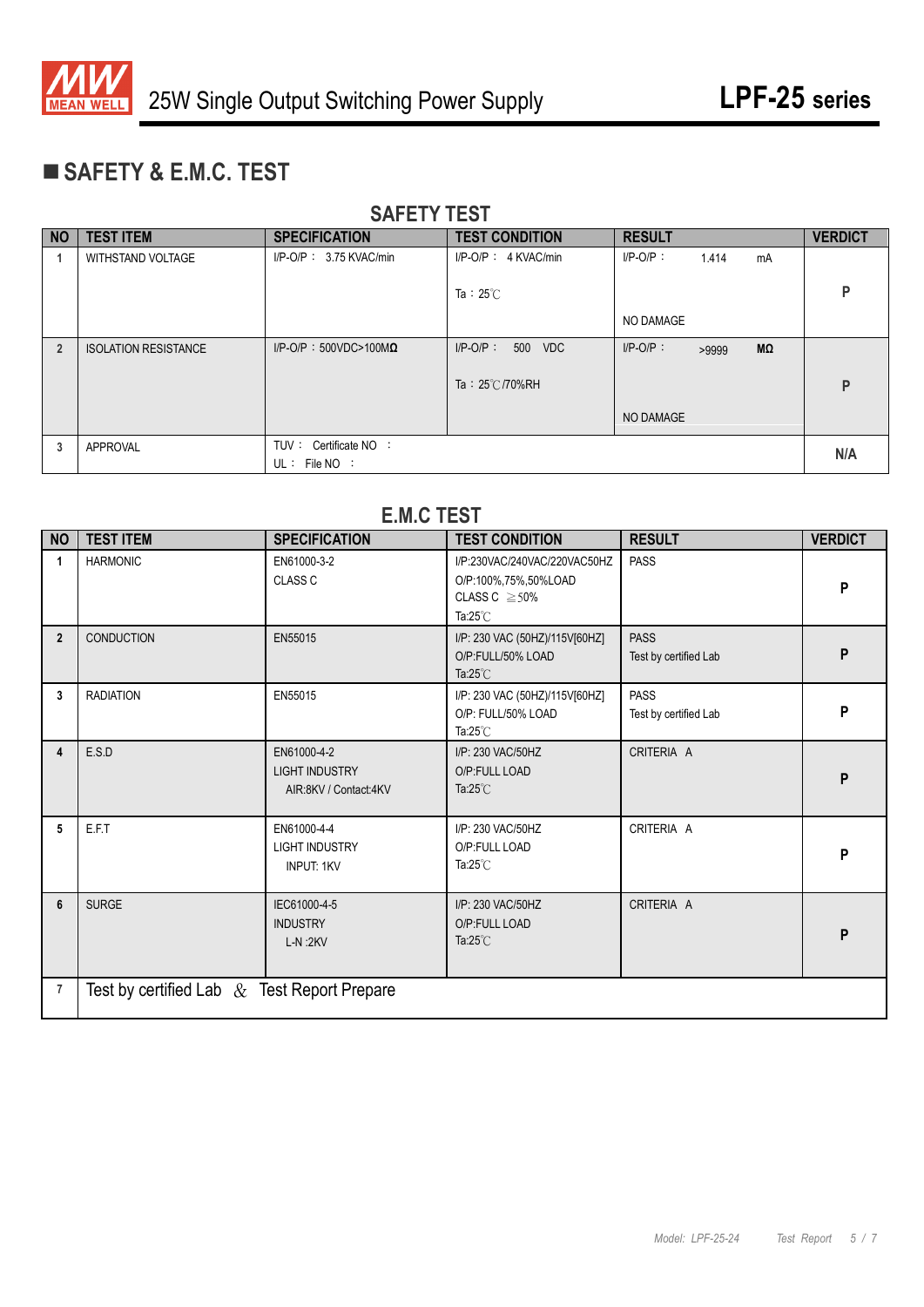

# **RELIABILITY TEST**

#### **ENVIRONMENT TEST**

| <b>NO</b>      | <b>TEST ITEM</b>                                                                       | <b>SPECIFICATION</b>                                                                                                                                                                                                                                                         |                                                                                                                                                                                                                                                                                                                              |  | <b>TEST CONDITION</b>                                       |                                      | <b>RESULT</b> |                                            |  | <b>VERDICT</b> |
|----------------|----------------------------------------------------------------------------------------|------------------------------------------------------------------------------------------------------------------------------------------------------------------------------------------------------------------------------------------------------------------------------|------------------------------------------------------------------------------------------------------------------------------------------------------------------------------------------------------------------------------------------------------------------------------------------------------------------------------|--|-------------------------------------------------------------|--------------------------------------|---------------|--------------------------------------------|--|----------------|
| $\mathbf{1}$   | TEMPERATURE RISE TEST                                                                  | $MODEL: LPF-25-24$<br>1. ROOM AMBIENT BURN-IN : 2.5 HRS<br>$I/P$ : 230VAC O/P : 95% LOAD Ta=32.1 °C<br>2. HIGH AMBIENT BURN-IN: 3.5 HRS<br>$IP: 230VAC$ O/P: 95% LOAD Ta=52.0 °C                                                                                             |                                                                                                                                                                                                                                                                                                                              |  |                                                             |                                      |               |                                            |  |                |
|                |                                                                                        | N <sub>O</sub>                                                                                                                                                                                                                                                               | Position                                                                                                                                                                                                                                                                                                                     |  | P/N                                                         | ROOM AMBIENT<br>Ta= $32.1^{\circ}$ C |               | <b>HIGH AMBIENT</b><br>Ta= $52.0\degree$ C |  |                |
|                |                                                                                        | $\mathbf{1}$                                                                                                                                                                                                                                                                 | LF <sub>2</sub>                                                                                                                                                                                                                                                                                                              |  | LF-802                                                      | $50.1^{\circ}$ C                     |               | $65.3^{\circ}$ C                           |  |                |
|                |                                                                                        | $\overline{2}$                                                                                                                                                                                                                                                               | BD <sub>1</sub>                                                                                                                                                                                                                                                                                                              |  | UD2KB80                                                     | $52.8^{\circ}$ C                     |               | $67.6^{\circ}$ C                           |  |                |
|                |                                                                                        | 3                                                                                                                                                                                                                                                                            | L1                                                                                                                                                                                                                                                                                                                           |  | TR-6102                                                     | $53.0^{\circ}$ C                     |               | 67.6°C                                     |  |                |
|                |                                                                                        | $\overline{4}$                                                                                                                                                                                                                                                               | Q <sub>1</sub>                                                                                                                                                                                                                                                                                                               |  | NDF10N60ZG                                                  | 55.7°C                               |               | $70.1^{\circ}$                             |  | P              |
|                |                                                                                        | 5                                                                                                                                                                                                                                                                            | D <sub>1</sub><br>C <sub>18</sub>                                                                                                                                                                                                                                                                                            |  | <b>MUR460</b><br>47uF/50V YXM                               | $57.2^{\circ}$<br>$55.2^{\circ}$     |               | 71.2°C<br>69.7°C                           |  |                |
|                |                                                                                        | $6\phantom{1}$<br>$\overline{7}$                                                                                                                                                                                                                                             | C <sub>54</sub>                                                                                                                                                                                                                                                                                                              |  | 22uF/50V YXM                                                | 55.0°C                               |               | $69.5^{\circ}$                             |  |                |
|                |                                                                                        | 8                                                                                                                                                                                                                                                                            | C <sub>5</sub>                                                                                                                                                                                                                                                                                                               |  | 22uF/450V RH                                                | 55.7°C                               |               | 70.0°C                                     |  |                |
|                |                                                                                        | 9                                                                                                                                                                                                                                                                            | U1                                                                                                                                                                                                                                                                                                                           |  | <b>NCP1608B</b>                                             | 57.4°C                               |               | 72.2°C                                     |  |                |
|                |                                                                                        | 10                                                                                                                                                                                                                                                                           | U <sub>2</sub>                                                                                                                                                                                                                                                                                                               |  | <b>IP7518</b>                                               | 63.6°C                               |               | 78.4°C                                     |  |                |
|                |                                                                                        | 11                                                                                                                                                                                                                                                                           | T1                                                                                                                                                                                                                                                                                                                           |  | TF-6347                                                     | 54.7°C                               |               | 69.3°C                                     |  |                |
|                |                                                                                        | 12                                                                                                                                                                                                                                                                           | D <sub>101</sub>                                                                                                                                                                                                                                                                                                             |  | YA868C12R                                                   | $54.2^{\circ}$ C                     |               | 68.5°C                                     |  |                |
|                |                                                                                        | 13                                                                                                                                                                                                                                                                           | C <sub>105</sub>                                                                                                                                                                                                                                                                                                             |  | 390u/35V ZLH                                                | $52.6^{\circ}$ C                     |               | 70.8°C                                     |  |                |
|                |                                                                                        |                                                                                                                                                                                                                                                                              |                                                                                                                                                                                                                                                                                                                              |  |                                                             |                                      |               |                                            |  |                |
| $\overline{2}$ | <b>LOW TEMPERATURE</b><br>TURN ON TEST                                                 | TURN ON AFTER 2 HOUR                                                                                                                                                                                                                                                         |                                                                                                                                                                                                                                                                                                                              |  | I/P: 305VAC/100VAC<br>O/P: 95 % LOAD<br>Ta= -40 $\degree$ C |                                      | TEST: OK      |                                            |  | P              |
| 3 <sup>5</sup> | <b>HIGH HUMIDITY</b><br><b>HIGH TEMPERATURE</b><br><b>HIGH VOLTAGE</b><br>TURN ON TEST | NO DAMAGE                                                                                                                                                                                                                                                                    | AFTER 12 HOURS<br>IN CHAMBER ON<br>CONTROL 50 °C<br>Ta= 50 $^{\circ}$ C                                                                                                                                                                                                                                                      |  | $I/P$ : 305 VAC<br>O/P: 95% LOAD<br>HUMIDITY= 95 %R.H       |                                      | TEST: OK      |                                            |  | P              |
| 4              | TEMPERATURE<br><b>COEFFICIENT</b>                                                      | $\pm$ 0.03 %(0~50°C)                                                                                                                                                                                                                                                         |                                                                                                                                                                                                                                                                                                                              |  | I/P: 230 VAC<br>O/P: 95% LOAD                               |                                      |               | $+0.0199\%$ (0~50°C)                       |  | P              |
| 5 <sup>5</sup> | I STORAGE TEMPERATURE TEST                                                             | OK<br>1. Thermal shock Temperature: $-45^{\circ}\text{C} \sim +85^{\circ}\text{C}$<br>2. Temperature change rate $:25^{\circ}C \rightarrow MIN$<br>3. Dwell time low and high temperature : 30 MIN/EACH<br>4. Total test cycle: 5 CYCLE<br>5. Input/Output condition: STATIC |                                                                                                                                                                                                                                                                                                                              |  |                                                             |                                      | Р             |                                            |  |                |
| 6              | THERMAL SHOCK TEST                                                                     |                                                                                                                                                                                                                                                                              | 1. Thermal shock Temperature: $-45^{\circ}\text{C} \sim +55^{\circ}\text{C}$<br><b>OK</b><br>2. Temperature change rate : 25°C / MIN<br>3. Dwell time low and high temperature : 30 MIN/EACH<br>4. Total test cycle: 10 CYCLE<br>5. Input/Output condition: 230VAC/Full Load AC ON/OFF TEST<br>turn on 58sec ; turn off 2sec |  |                                                             |                                      |               |                                            |  |                |